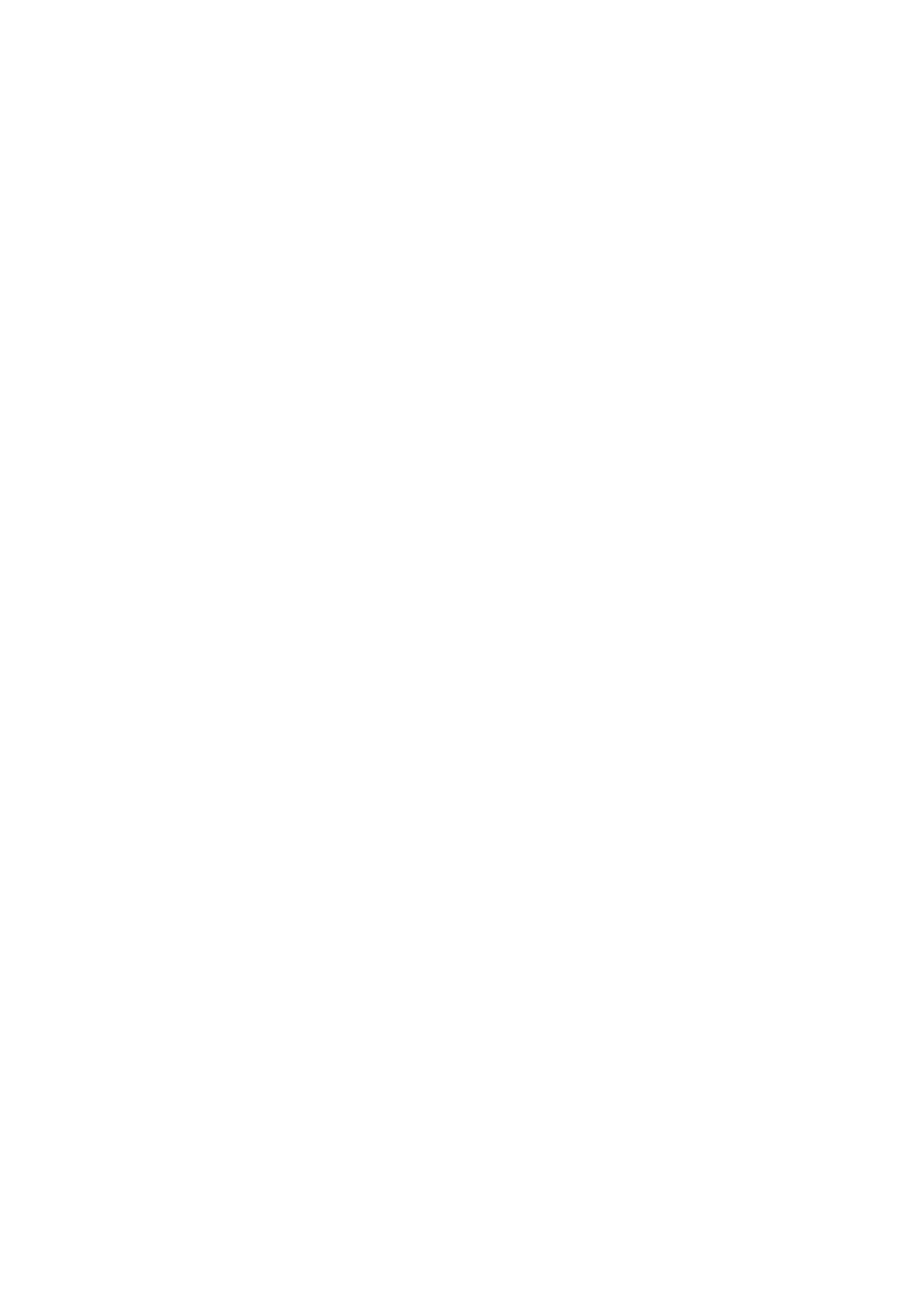### Education, training and safety culture are the cornerstones for establishing an effective and sustainable radiation protection system.

The Greek Atomic Energy Commission (EEAE) is the national competent authority for radiation and nuclear safety and security, as well as for the protection of the public, workers and the environment from ionizing and artificially produced non-ionizing radiation. Within this framework EEAE, among its other activities, provides and ensures:

- the education and training of occupationally exposed workers in the fields where ionizing and non-ionizing radiation is used (e.g. medicine, industry, research, telecommunications etc.);
- the enhancement of safety culture in the country.

In order to fulfill its role and to cover all the identified educational and training needs, EEAE implements actions:

#### **at national level,**

- being a participant and a major contributor to the Inter-University Post-Graduate Course on Medical Radiation Physics;
- developing and providing training courses on radiation protection, addressed to the needs of the different categories of occupationally exposed workers and
- organizing and/or participating in workshops concerning the safe use of ionizing radiation.
- **at regional and international level,** fulfilling its role as IAEA's Regional Training Centre (RTC) in Europe in the English language.

In order to ensure a continuous improvement in the quality of the learning services provided and for optimizing the available resources, EEAE has developed and implements a quality management system for the design, development and provision of services of non-formal education and training based on ISO 29990:2010 standard.

### **The starting point of EEAE's educational work was the establishment of the School of Medical Physics in the early 1960s. After that, hundreds of national and international seminars have been organized for the education and training of occupationally exposed workers.**

EEAE has established communication and collaboration channels with national and international educational and research organizations and with professional associations. Its educational role:

• is fully supported by its experienced scientific personnel, its state-of-the-art technical infrastructure and supplementarily by the collaborative educational and research centers;

• is recognized internationally. This is confirmed by the fact that EEAE was recognized by the IAEA as a RTC in the fields of radiation protection and nuclear security and by the fact that its staff are being invited to participate in international working groups and policy making committees in the field of education and training (e.g. IAEA's steering committee on E&T, IAEA missions, Task Force on E&T of the HERCA).



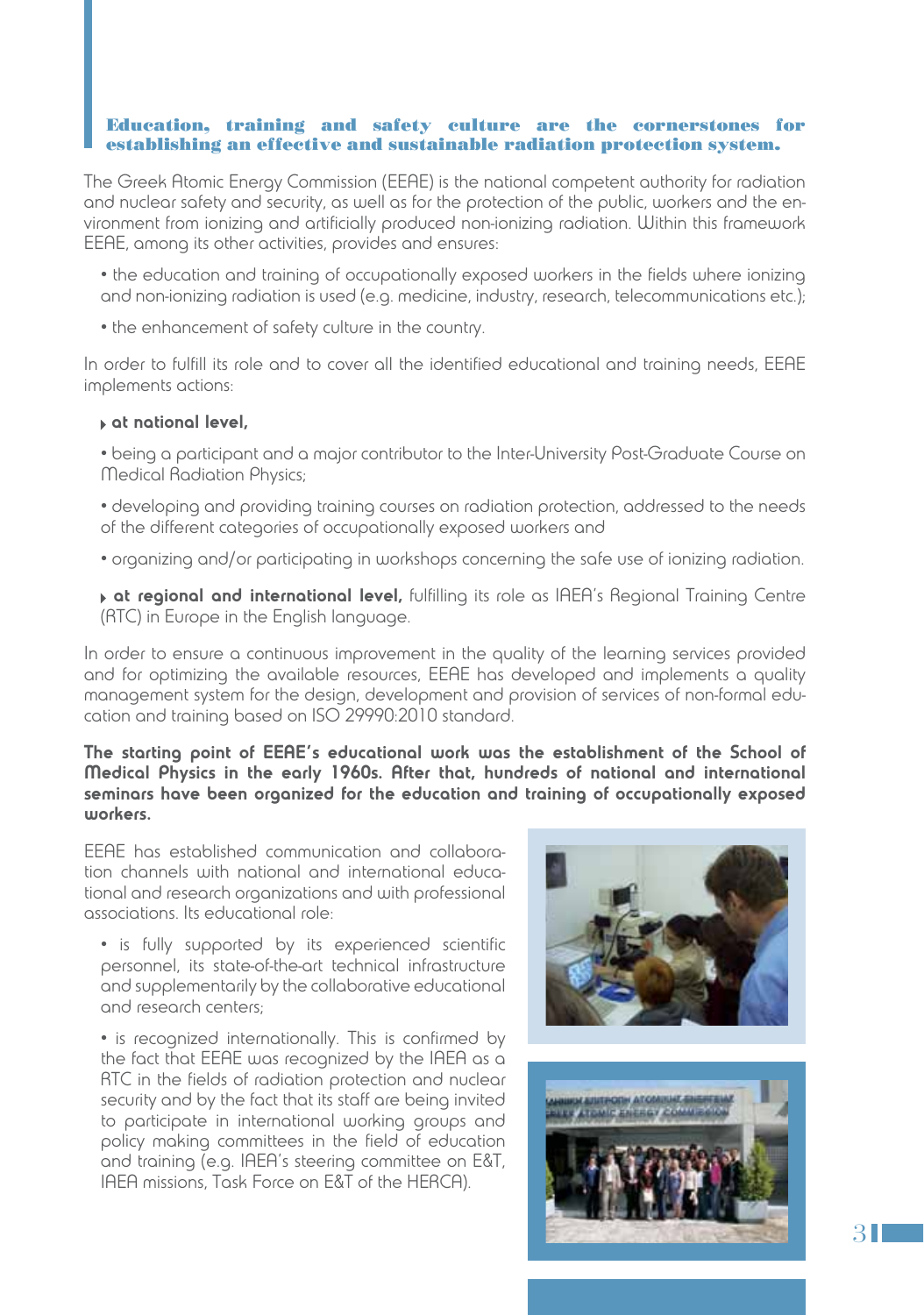#### INTER-UNIVERSITY POST-GRADUATE COURSE ON MEDICAL RADIATION **PHYSICS**

Medical Radiation Physics is an enacted professional specialization for Physicists in the medical sector. Its framework is set by the International and European Basic Safety Standards (IAEA BSS, 96/29 and 97/43 EURATOM Directives) and the national legislation (Greek Radiation Protection Regulations, Ministerial Order No1014, Official Gazette of the Greek Government No 216B).

**Medical Physicists' education on issues concerning radiation protection is decisive for the unhindered implementation of the National Radiation Protection Programme,** taking into account that in Greece medical applications cover roughly the 90% of all radiation applications. The professional license of Medical Physicists constitutes an essential condition for their employment. This license is issued by the Ministry of Health after succeeding in written examinations.

Within this framework, EEAE has been organizing the Medical Radiation Physics Course at Post-Graduate level, on a regular basis, since 1961. In 1993, this course was upgraded to an Inter-University Post-Graduate Course (IPCMRP) established by law and was re-organized in its present form, in 1998.

Aim of the IPCMRP, in which EEAE participates by providing education, infrastructure and financial support, is **the creation of a sustainable mechanism ensuring the appropriate training of persons who are responsible for the radiation protection of the public, workers and patients during medical exposure and enhancing safety culture in the country.** 

IPCMRP graduates have sufficient knowledge on the applications of ionizing and non-ionizing radiation, especially in the medical field. They are able **to contribute to health promotion and protection, focusing inter alia on the radiation protection of patients, workers, local communities and the environment, but also to provide the necessary radiation protection information and training to non-medical staff.** Moreover, they are intended to meet the needs not only in the medical sector but also in the fields of industrial and research applications of ionizing and non-ionizing radiation, regulatory control of ionizing radiation applications, radioactive materials management, etc.

EEAE invests on highly qualified Medical Physicists who can play an important role in the implementation of education and training programmes on radiation protection - locally in hospitals. These Medical Physicists should be capable of acting as Medical Physics Experts in the field of medical exposure, according to article 83 of Directive 2013/59/Euratom, providing high standard services within medical radiation laboratories. In addition, following a specialized training, they can act as Radiation Protection Experts, according to Article 82 of Directive 2013/59/Euratom, in radiation protection and safety of radiation sources in fields other than medical, covering relevant needs of the country. Thus, Medical Physicists have a key role in enhancing the sustainability of the radiation protection system in Greece.

Apart from EEAE, the course is organized by the Universities of Athens, Ioannina, Thessaloniki, Crete and Thrace in collaboration with the National Centre for Scientific Research (NCSR) "Demokritos". It is attended annually by 10 to 15 students, depending on the national needs and leads to a Master's Degree which is one of the prerequisite qualifications for candidates along with the one-year on-the-job training in order to get the relevant professional license, issued by the Ministry of Health. The duration of the course is 3 semesters; within the first two semesters, students are provided with theoretical education and laboratory/practical exercises in the facilities of the EEAE and the University of Athens. Practical exercises are also carried out in the facilities of NCSR "Demokritos" and public hospitals. The third semester is dedicated to the preparation of the students' thesis, which, according to its subject, is performed in the laboratories of participating institutions. Optionally, the Course may lead to a Ph.D. degree in Medical Radiation Physics. The Curriculum of the M.Sc. Course, the stipulated work load in full weeks (including laboratory exercises), the number of class hours and corresponding credit units per topic, are summarized in Table 1 (also available at: http://mpl.med.uoa.gr/).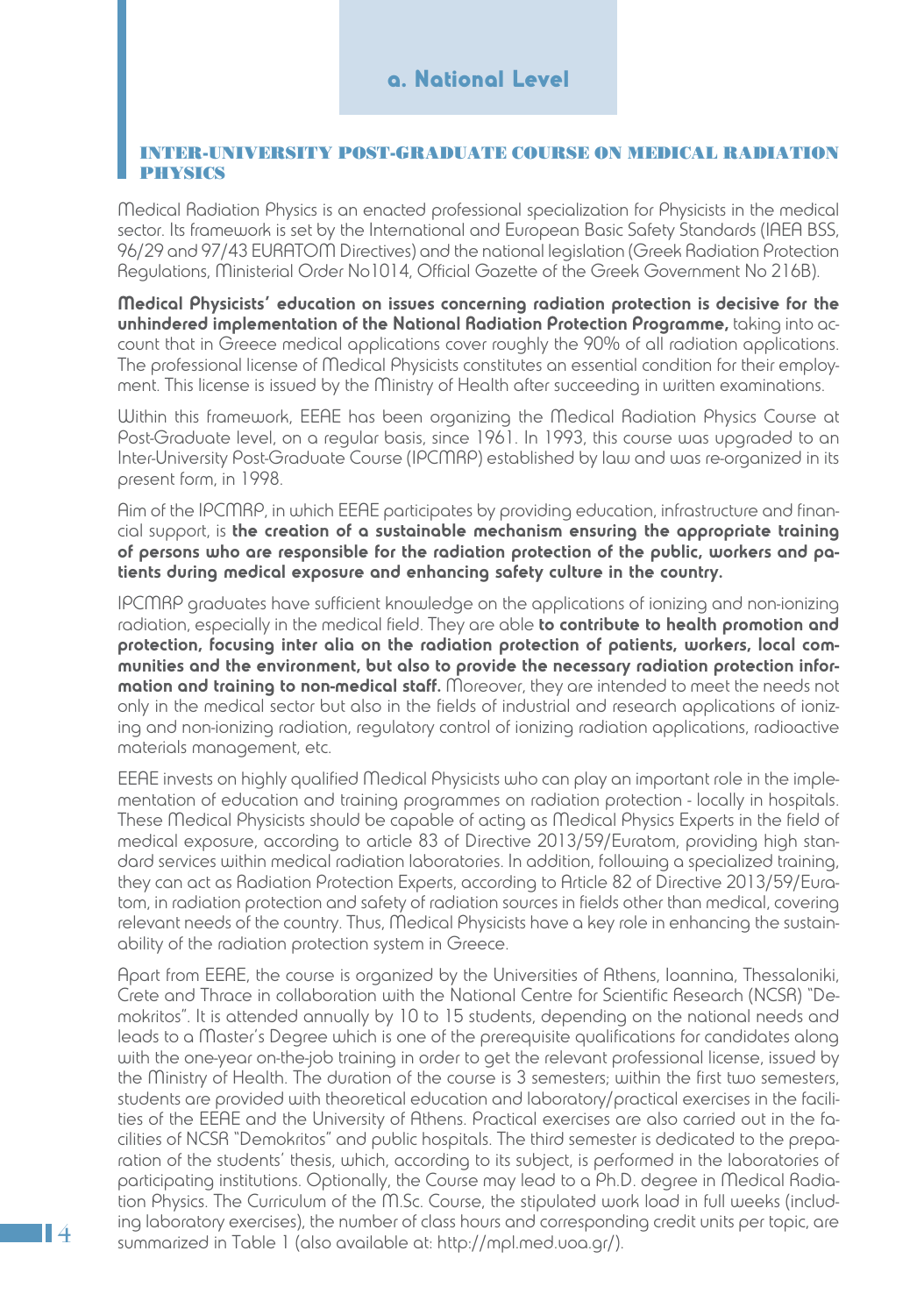|                                      | <b>COURSES</b>                                                   | <b>HOURS</b> | <b>CREDIT</b><br><b>UNITS</b> |
|--------------------------------------|------------------------------------------------------------------|--------------|-------------------------------|
| S<br>$\frac{1}{2}$<br>$\big)$        | <b>Atomic Physics</b>                                            | 39           | 3                             |
|                                      | <b>Radiation Sources</b>                                         | 39           | 3                             |
|                                      | Interaction of ionizing radiation with matter                    | 65           | 5                             |
|                                      | Detection & Measurement of radiation                             | 52           | $\overline{4}$                |
|                                      | Statistics, Computing & Image processing                         | 39           | 3                             |
|                                      | Parts of Biology, Anatomy, Physiology & Physics<br>of the body   | 39           | 3                             |
|                                      | <b>Radiation Dosimetry</b>                                       | 65           | 5                             |
|                                      | Biological effects of radiation                                  | 52           | $\overline{4}$                |
|                                      | <b>Total</b>                                                     | 390          | 30                            |
| $\mathbf{s}$<br>$\bar{S}$<br>$\big)$ | Diagnostic & Interventional Radiology                            | 52           | $\overline{4}$                |
|                                      | Nuclear Medicine (Diagnosis & Treatment)                         | 65           | 5                             |
|                                      | Radiotherapy & Brachytherapy                                     | 91           | $\overline{7}$                |
|                                      | Physical Principals & Applications of non-<br>ionizing radiation | 52           | $\overline{4}$                |
|                                      | <b>Radiation Protection</b>                                      | 78           | 6                             |
|                                      | Parts of Nuclear Technology & Nuclear Safety                     | 26           | $\overline{2}$                |
|                                      | Effects - Protection of non-ionizing radiation                   | 26           | $\overline{2}$                |
|                                      | <b>Total</b>                                                     | 390          | 30                            |

**Semester 1 (Work load of 18 full week - 13 teaching weeks - 30 Credit Units)**

**Semester 2 (Work load of 18 full week - 13 teaching weeks - 30 Credit Units)**

## **IPCMRP:**

- **• provides high level education and training, in response to labor market;**
- **• supports research at collaborating institutions;**
- **• helps to reduce the number of students going abroad for studies in Medical Physics;**
- **• enhances the efforts made at national level for the provision of education and research in the field of Medical Physics.**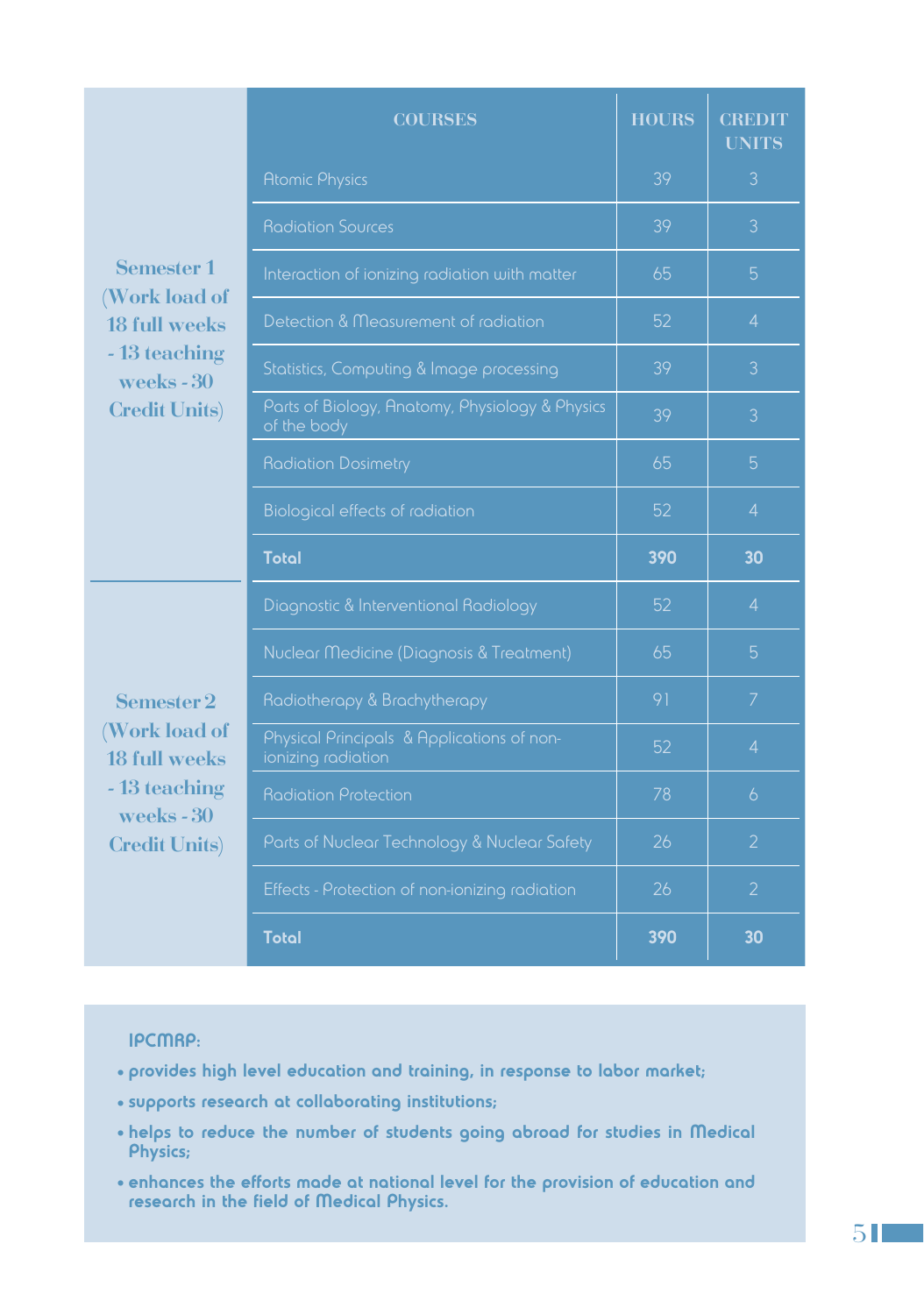#### EDUCATION AND TRAINING ON RADIATION PROTECTION ADDRESSED TO SPECIFIC GROUPS OF OCCUPATIONALLY EXPOSED PERSONNEL

#### Response to nuclear/radiological emergencies

EEAE provides education and training to people involved in the national emergency response plans against nuclear and radiological threats. On the occasion of Athens 2004 Olympic Games organization, EEAE provided training on radiation protection, prevention, detection, emergency preparedness and response to more than 3000 persons working for numerous national organizations involved in the national emergency plan (military forces, police, coast guards, fire brigade, first line officers, etc.) and still continues to organize on regular basis seminars addressed to the personnel of these organizations, in order to ensure the sustainability of national operational capability on preparedness and response. In the case of custom officers, training courses and refresher training courses on illicit trafficking have been conducted at custom offices all over the country in order to maintain and strengthen the skills and knowledge of customs officers on detection equipment and relevant procedures.

#### Radiation Protection

Different education and training courses have been developed for the following groups:

• Taking into account the non-medical personnel related to medical exposures, EEAE organized and accomplished a nationwide extensive education and training project, dealing with several cycles of three day courses on radiation protection in medicine, addressed to medical technologists, which was implemented in collaboration with academic institutions and locally with the Medical Physics Departments of Universities and major General Hospitals. In total, 2425 medical technologists attended these courses, succeeded in the exams and received a certificate of competencein radiation protection.

• The industrial applications account for about 10% (in terms of occupationally exposed personnel) of the applications of ionizing radiation in the country. EEAE through its training activities aims at developing a safety culture in this area as well. To this end, EEAE has designed and conducted a series of two-day seminars on radiation protection in industrial radiography. The seminars were conducted in 3 different cities and were attended by more than 100 radiographers and assistant radiographers.

• Since 2007, EEAE systematically provides training on the safe transport of radioactive materials with the aim to inform and educate stakeholders in radiation protection. The attendance to the 1-day seminars is a prerequisite for the participation in the examinations organized by the Ministry of Infrastructure, Transport and Networks for the advisors for the safe transport of dangerous goods. In this respect, seminars are organized 3-4 times per year.



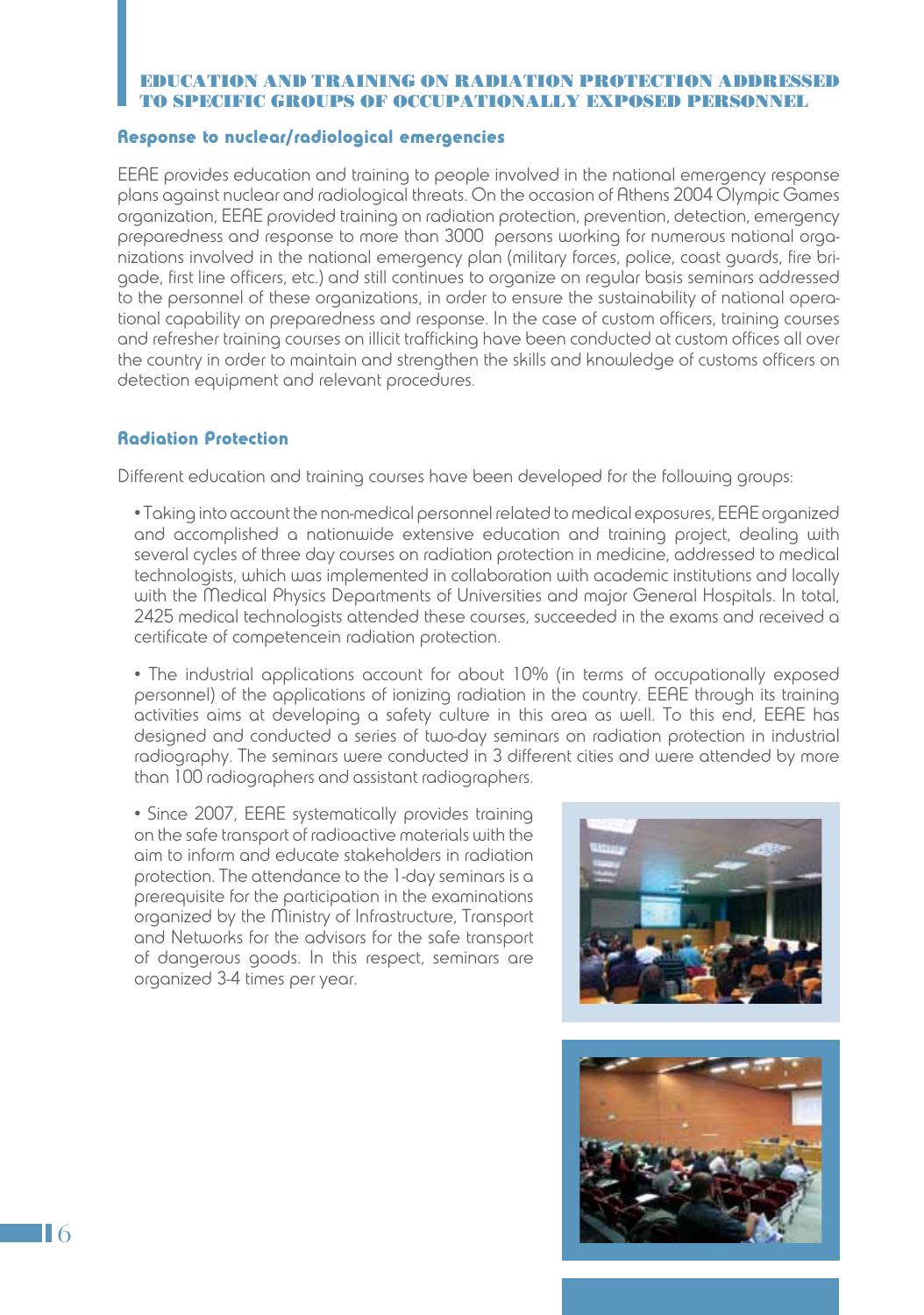





For the purposes of these courses, special educational material has been developed (textbook and presentations files). This material is available at EEAE website, www.eeae.gr.

EEAE's intention is to extend this type of education, taking into account even more groups of occupationally exposed personnel. Furthermore, it intends to adopt modern methods of training (e.g. e-learning classes), following technological developments and contemporary learning needs.

Within this framework, EEAE took the required initiatives in order to design a 3-year national programme for education and training (Table 1). The programme takes into account all job categories, while is based on data included in the National Radiation Protection Database (NRPD) and estimations for the number of facilities and activities during the next three years. The Database includes, inter alia, information about the personal doses of occupationally exposed workers, as well as information about the radiation facilities and activities in Greece. In this way, the national educational and training needs were determined. The design and the implementation of the programme are based on the developed quality management system. The sustainability of the program is ensured by its continuous evaluation and the involvement of relevant third parties in the phases of design and implementation.

#### QUALITY MANAGEMENT SYSTEM

EEAE is certified according to the requirements of ISO 29990:2010 standard for the design, development and delivery of non-formal education and training in the fields of radiation protection and nuclear safety. The quality management system focuses on (a) EEAE's education and training activities and (b) the management of EEAE's Division of Research, Development and Education.

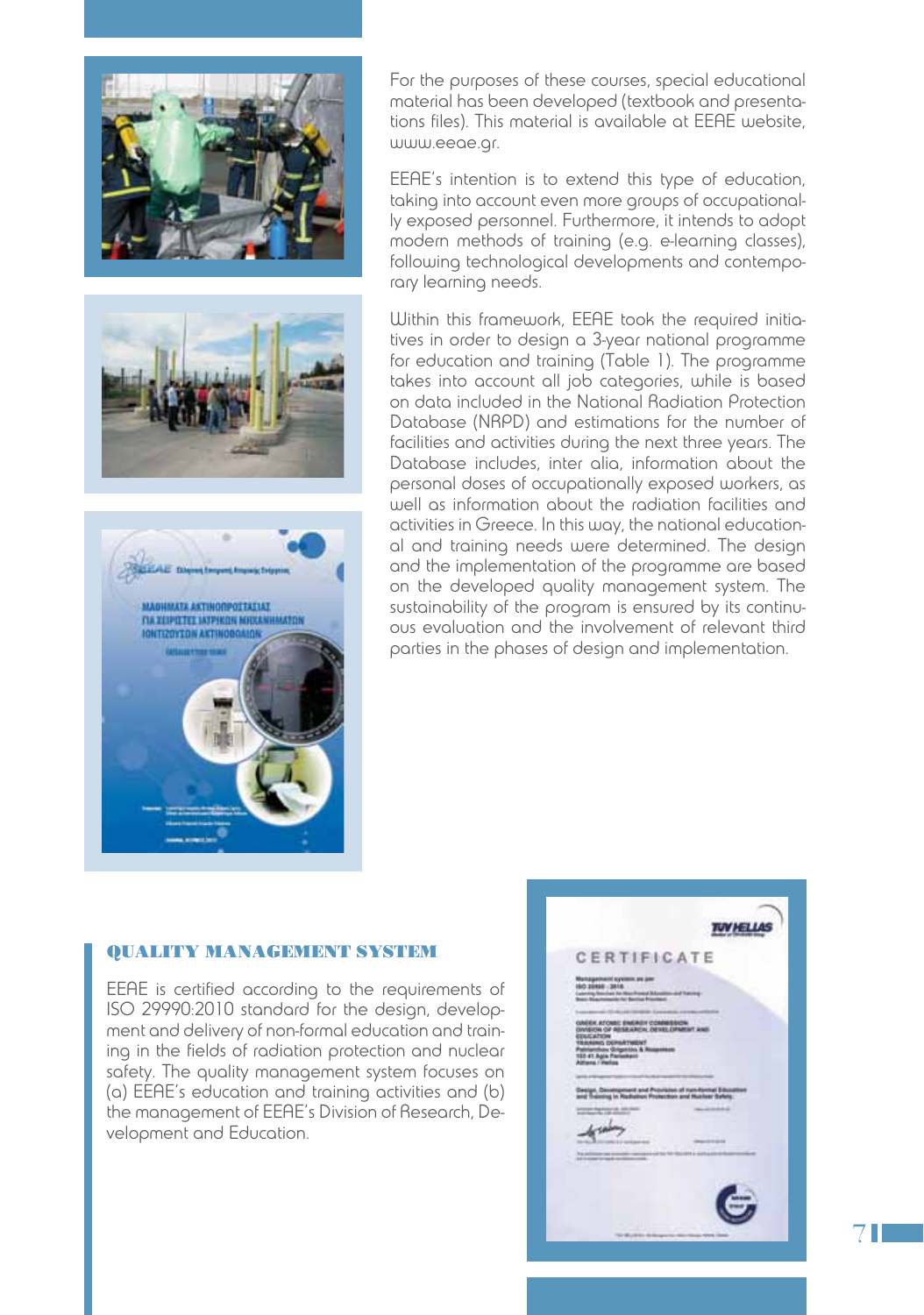| <b>Practices</b><br><b>Activities</b>                                   | Category of<br>personnel                                 | <b>Training</b><br>course                                                      | $#$ of<br><b>Training</b><br><b>Courses</b> | Leading<br>to                   |
|-------------------------------------------------------------------------|----------------------------------------------------------|--------------------------------------------------------------------------------|---------------------------------------------|---------------------------------|
| <b>Medical Physics</b><br>applications                                  | <b>MPE</b>                                               | Inter - University<br>Postgraduate<br>Course in Medical<br>- Radiation Physics | 3                                           | ms <sub>c</sub>                 |
|                                                                         | RPE                                                      | PGEC                                                                           | 1                                           | certificate of<br>participation |
| <b>Interventional</b><br>radiology                                      | <b>Radiation Health</b><br>Professionals                 | Radiation<br>protection in<br>Interventional<br>Cardiology                     | $\mathfrak{Z}$                              | certificate of<br>competence    |
| <b>Interventional</b><br>radiology                                      | Technologists                                            | Radiation<br>protection in<br>Interventional<br>Radiology                      | 3                                           | certificate of<br>participation |
| <b>Transport of</b><br>radioactive<br>material                          | Advisors for the<br>transportation of<br>dangerous goods | Transportation of<br>class 7 goods                                             | $12 (=3x4)$                                 | certificate of<br>participation |
| <b>Industrial</b><br>radiography                                        | Radiographers<br>/ Assistant<br>radiographers            | Radiation<br>protection<br>in Industrial<br>Radiography                        | 3                                           | certificate of<br>participation |
| Veterinary<br>radiology                                                 | <b>Health</b><br>Professionals                           | Radiation<br>protection in<br>Veterinary<br>Radiology                          | 3                                           | certificate of<br>competence    |
| <b>Scrap metal</b><br><b>industries</b>                                 | <b>Portal Operators</b>                                  | Principles of<br>Radiation<br>Detection (on-the-<br>job-training)              | 3                                           | certificate of<br>participation |
| Mineral<br>extraction and<br>processing<br>companies<br>(NORM)          | Operators                                                |                                                                                | 2                                           | certificate of<br>participation |
| <b>Research</b><br>activities: use<br>of sealed and<br>unsealed sources | Operators                                                | Principles<br>of radiation<br>protection                                       | < 5                                         | certificate of<br>participation |
| <b>Security</b><br>equipment                                            | Operators                                                | Principles of<br>Radiation<br>Detection (on-the-<br>job-training)              | for all<br>customs in<br>Greece             | certificate of<br>participation |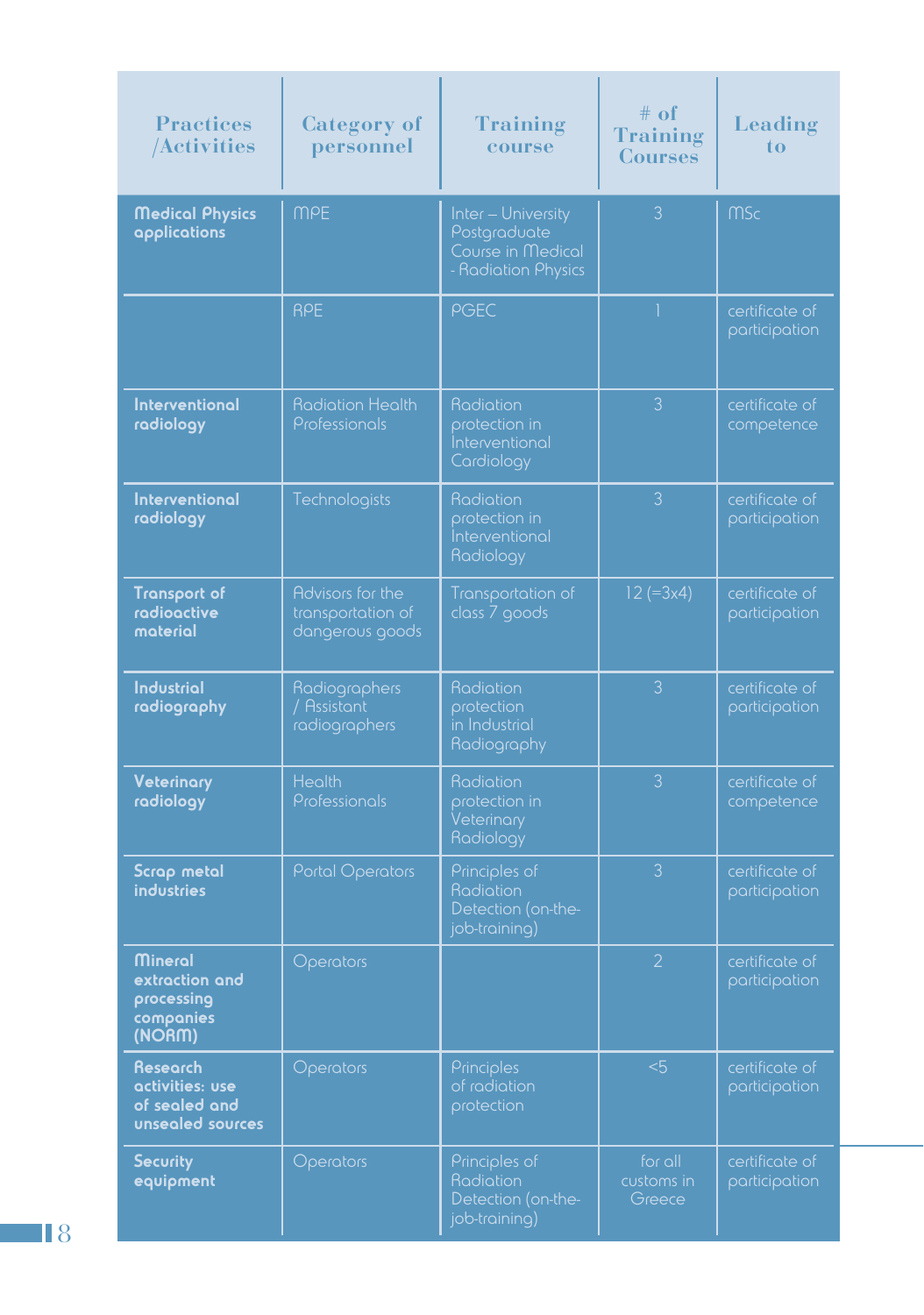# b. Regional / International Level

### IAEA**'**S REGIONAL TRAINING CENTRE

Since 2003, EEAE acts as the IAEA's Regional Training Centre (RTC) for "Radiation, Transport and Waste Safety" in Europe in the English language. Following the successful completion of IAEA Education and Training Appraisal Mission (EduTa) in 2008, a Long Term Agreement (LTA) was signed in 2011 between the Hellenic Government and the IAEA to support EEAE as an RTC in Europe. The LTA was ratified by Law (No. 4085, Official Gazette Folio No.194, First issue) in October 2012. Moreover, since 2013 EEAE has been recognized as IAEA's Regional Training Centre (RTC) in nuclear security in the English language.

The combination of being a regulatory authority and an IAEA RTC makes EEAE the reference point, in terms of education and training at international and national level.

The fulfilment of EEAE's role as an RTC entails mainly:

• hosting the Postgraduate Educational Course on Radiation Protection and the Safety of Radiation Sources (PGEC), co-organized and co-funded by IAEA. The Course provides education and training to young scientists pursuing to acquire a sound basis in radiation protection and knowledge of related safety fundamentals in order to become, in the course of time, Qualified Experts in countries of Eastern Europe. The Course lasts for 22 weeks and is conducted every two years in English. The Course follows the IAEA's Standard Syllabus and is supported by the relevant educational material.

It is supported in terms of experienced lecturers and technical infrastructure by the Nuclear Engineering Department of the National Technical University of Athens, the Physics Department and the Medical Physics Laboratory of the University of Athens, the Medical Physics Laboratory of the University of Ioannina, the National Centre for Scientific Research "Demokritos" and many hospitals in Athens.

The participants are European citizens and are chosen by IAEA. The Course is supported by local and external lecturers.





**Table 1: The 3-year national programme for education and training on radiation protection.**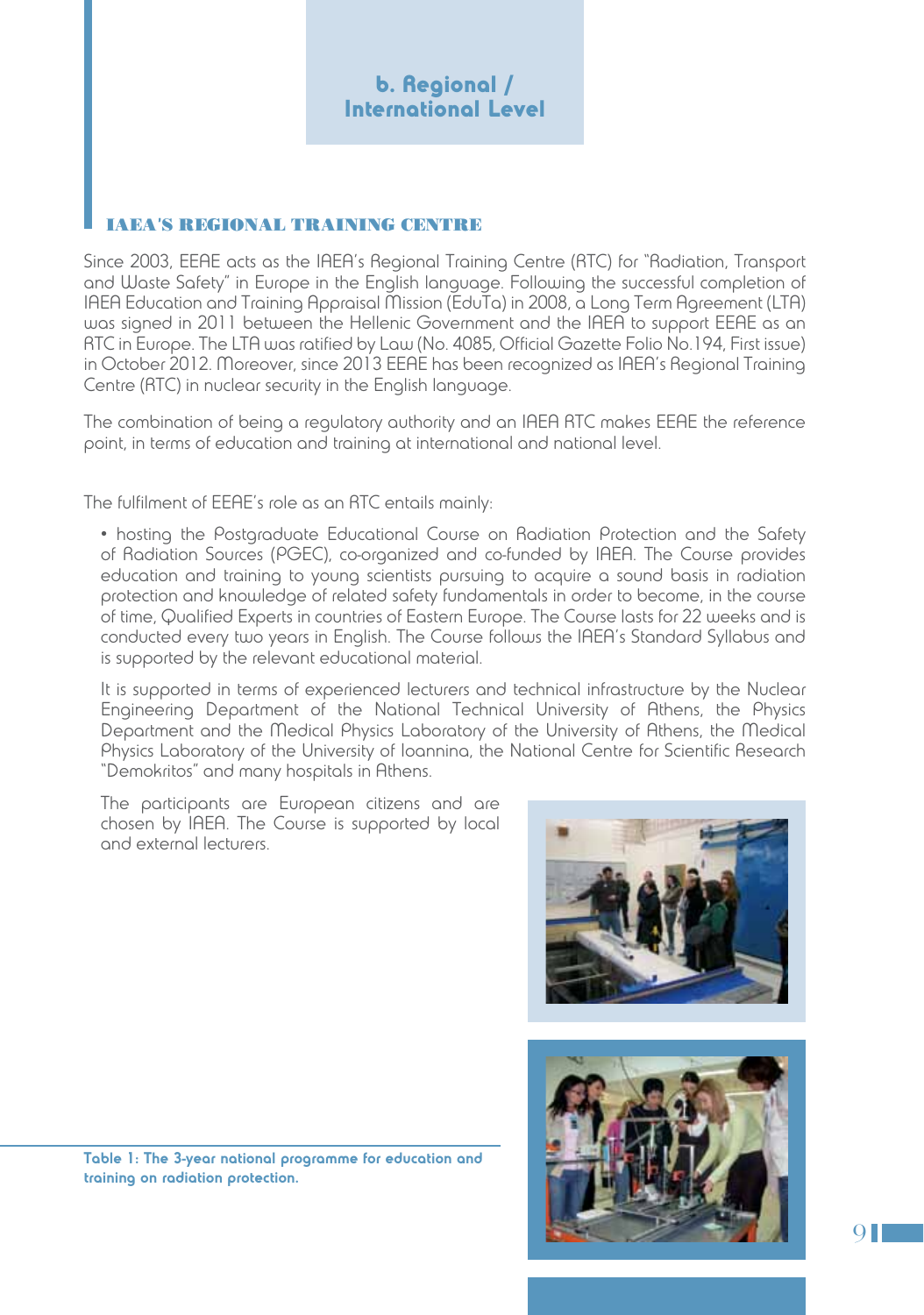• the organization and hosting of specialized training courses in various thematic areas, such as nuclear security, emergency response, radiation detection techniques, train-the-trainers, etc.

• the provision of several months internships and on-the-job training to scientists coming from various countries (IAEA fellowships) in the fields of radiation protection, regulatory control, dosimetry, calibration of ionizing radiation detectors and environmental radioactivity.

By the end of 2013, EEAE had hosted 4 PGECs and 17 training courses/seminars. A total of 80 students from 30 different countries have attended the PGECs, and more than 200 people have participated in seminars, workshops, scientific visits and internships.

# **The recognition of EEAE as RTC:**

- **• is a reward for EEAE, whilst it highlights the high level of its staff and the Greek scientific community, in general;**
- **• certifies the expertise and leadership of the country in education and training on radiation protection and nuclear safety;**
- **• enhances safety culture at both national and international level and**
- **• enhances the prestige of the country internationally.**